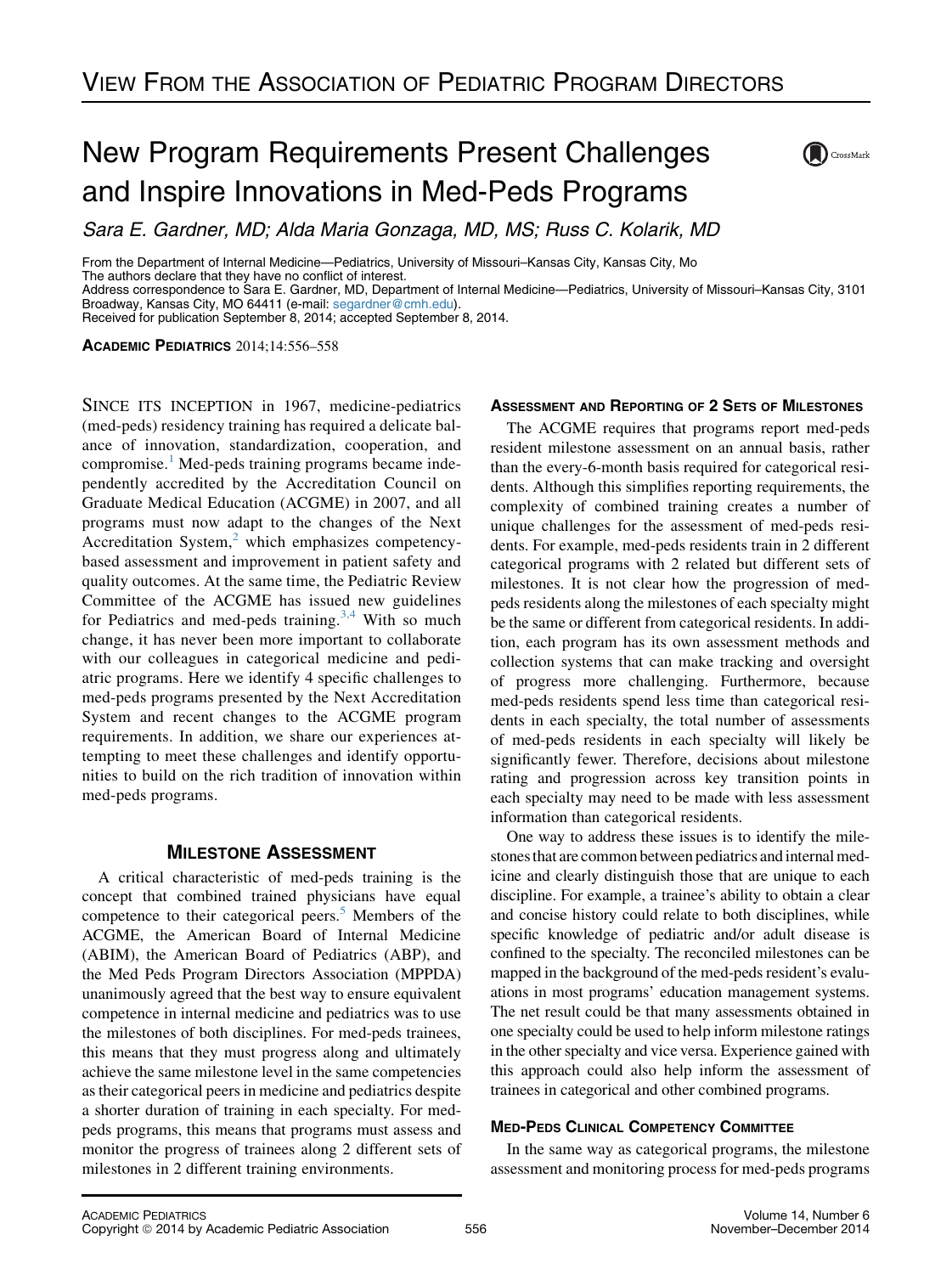must be informed by a clinical competency committee (CCC). However, there is no ACGME requirement for a med-peds-specific clinical competency committee. Instead, med-peds programs have the flexibility to form their own independent med-peds CCC or use the CCCs of the core pediatrics and medicine programs. Either way, the CCC responsible for med-peds residents must collaborate locally with categorical program leadership to ensure transparent, consistent reporting of milestones and to align promotion standards. In addition, programs must ensure that the assessment tools used in the evaluation of med-peds residents are appropriate and valid measures of the performance and development expected in each categorical program while accounting for the unique trajectory of med-peds residents. This is particularly important when the stakes are high, such as determining promotion to supervisory roles and independent practice.

Regardless of the approach to forming the CCC, it is critical that individuals with knowledge of the combined program have a voice in the CCC that reviews med-peds trainees. If programs choose to use the 2 core program CCCs, then faculty members with extensive knowledge of the unique aspects of med-peds training should be a part of these committees. If programs choose to use an independent combined CCC, then representatives from the categorical programs should be included. Members of the CCC must develop expertise in the milestones of both specialties as well as the unique aspects of the progression and development of med-peds residents. The goal should be to interpret a resident's holistic progression, rather than simply looking at their progression across each set of specialty competencies in isolation. To facilitate this process, we recommend that med-peds residents undergo review of their progress toward achieving the expected milestone levels of each specialty specific competency every 6 months, despite the fact that it is not required by the ACGME. Through more frequent review, it should be possible for members of the CCC to share perspectives, gain an understanding of the typical progression for combined residents, facilitate comparison to the benchmark of the categorical resident, and promote the development of assessment tools to measure comparable milestones within each specialty.

#### QUALITY IMPROVEMENT CURRICULUM

To improve patient safety and promote high-quality care, the 2013 ACGME Common Program Requirements mandate resident experience in quality improvement, including the opportunity to evaluate individual performance. $<sup>6</sup>$  On the basis of the aggregate data from the re-</sup> sponses med-peds residents to the 2013–2014 ACGME Resident Survey, programs were compliant 88% of the time in quality improvement (QI) but only 55% of the time providing "data on practice habits."<sup>[7](#page-2-0)</sup> Although most GME training programs (58%) struggle to provide meaningful performance data to trainees, med-peds programs have a number of unique barriers to these requirements, such as: 1) frequent transition between institutions, 2)

lack of communication between hospital quality departments and electronic medical records, and 3) fewer numbers of rotations in each specialty.

Innovative approaches are required to overcome these barriers. For example, one program implemented a QI cur-riculum within their med-peds continuity clinic.<sup>[8](#page-2-0)</sup> The goal of this curriculum was to teach the plan–do–check–act (PDCA) QI method through 4 preclinic conferences scheduled throughout the year, one for each PDCA phase. The program's QI director facilitated the conferences, and the residents (PGY1–4) learned and applied QI through deliberate practice, implementing patient-, physician-, and system-directed solutions with their own patient panels.<sup>[9](#page-2-0)</sup> This approach could be used by any program, whether large or small, and the outcomes from these resident QI projects could generate useful data for individual resident performance and to improve resident education and patient care delivery. Although there are potentially many other ways to accomplish this, regardless of the approach, programs should focus on individual performance data that relate to skills that have comparable importance for both adult and pediatric care. For example, compliance with medication reconciliation, vaccination rates, and procedural safety measures could apply to inpatient and ambulatory care for both disciplines while providing meaningful performance data to a med-peds resident.

#### HANDOFF CURRICULUM

An important feature of safe, high-quality care is the structured handoff of patients, particularly in large aca-demic medical centers.<sup>[10](#page-2-0)</sup> The 2013 revision to the Common Program Requirements requires programs to minimize the number of handoffs for each patient and ensure that residents develop competence in the handoff process.<sup>[6](#page-2-0)</sup> Historically, med-peds residents have participated in whatever handoff curricula of the categorical programs used. However, med-peds residents are in a unique position to offer feedback on the strengths and potential weaknesses of the different handoff systems they experience on the pediatric and internal medicine wards. With this perspective, we encourage med-peds program directors and faculty to share the use of best practices in handoff curricula and scheduling systems between categorical programs.

The transition of young adults with chronic conditions of childhood to adult care represents an important handoff practice and the inherent nature of med-peds training has led our colleagues to become national leaders in this transition. The requirement for structured handoff curriculum provides the opportunity for collaboration between institutions to offer structured education and practice in transitioning to adult providers. This should include development of specific tools to foster safe and effective care transitions between providers and health care systems.

#### INDIVIDUALIZED TRAINING

The 2013 revised Pediatric Program Requirements introduced the concept of the individualized educational unit,